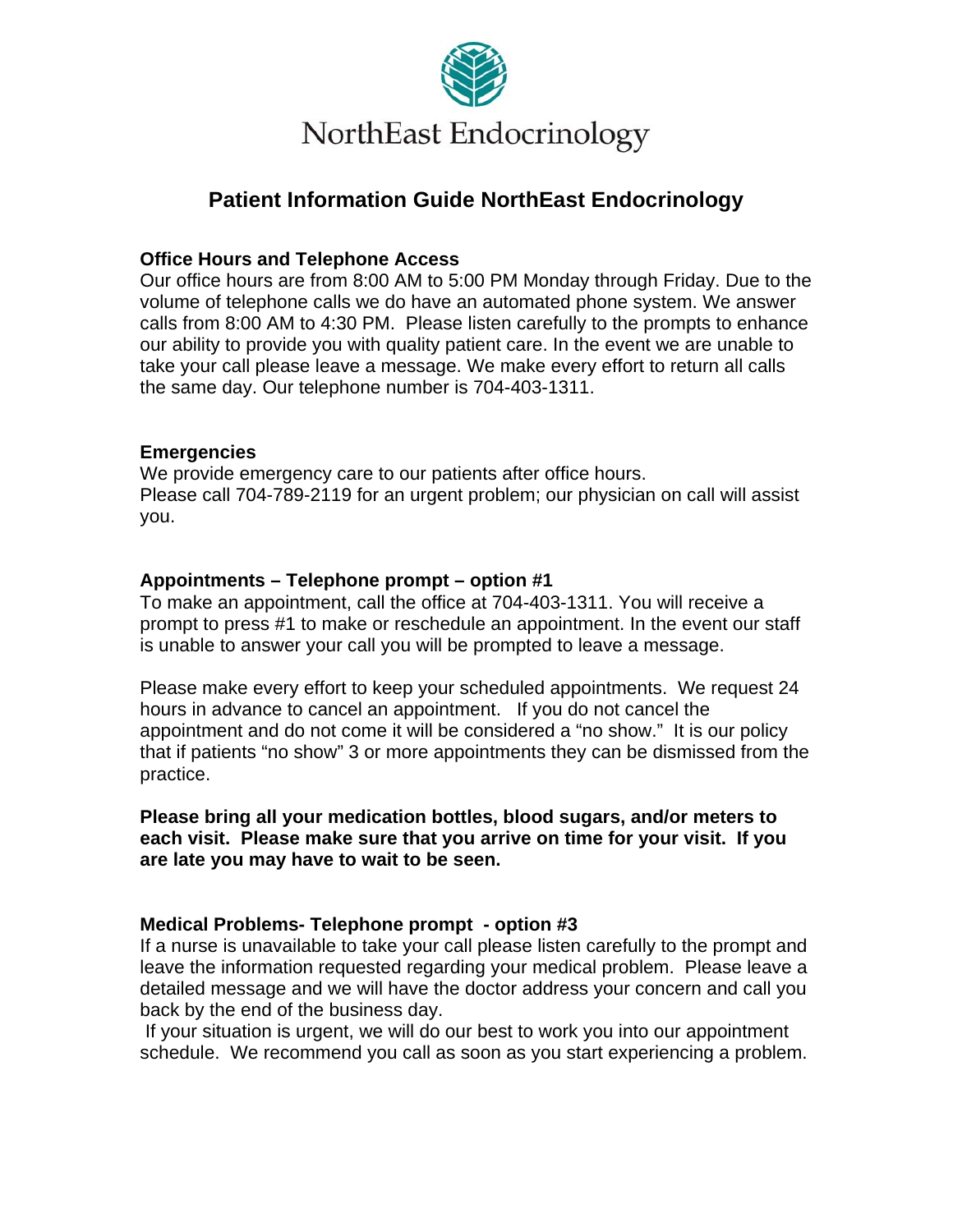### **Drug Refills – Telephone prompt – option #2**

Please review your medication supply regularly to ensure you do not run out. On routine medications please call your pharmacy directly. In the event you are out of refills, please call 704-403-1311. You will be prompted to press 2 for refills. Please have all the following information when you call:

- 1. Patient's name
- 2. Patient's date of birth
- 3. Patient's telephone number
- 4. Name of medication
- 5. Medication instructions
- 6. Name of pharmacy
- 7. Pharmacy telephone number
- 8. Providers name

Routine refills are done from 8:00 am to 2:00 pm. All calls received after 2:00 PM may be handled the next business day. The on-call physician does not have access to your medical record and will not be able to call in refills. Please allow 24 hrs for medication refills.

 We do not dispense prescriptions, medications or sample medication between 12:00 pm and 1:30 pm.

## **Test Results – Telephone prompt – option #2**

If your doctor has ordered outside test(s) we will call you if any abnormal results are reported. You will be notified of normal or non-urgent results within 1-2 weeks. In the event you have a question you may leave the information requested and a nurse will return your call within 24 hours

#### **Request for Records – Telephone prompt – option #4**

Medical records are available to you by signing a release form. Our medical record requests are completed routinely on Wednesdays. Our staff will provide you with the required release forms. Please call 704-403-1311; you will be prompted to press 4 for medical records. Our staff will assist you in obtaining hospital records and/or x-rays.